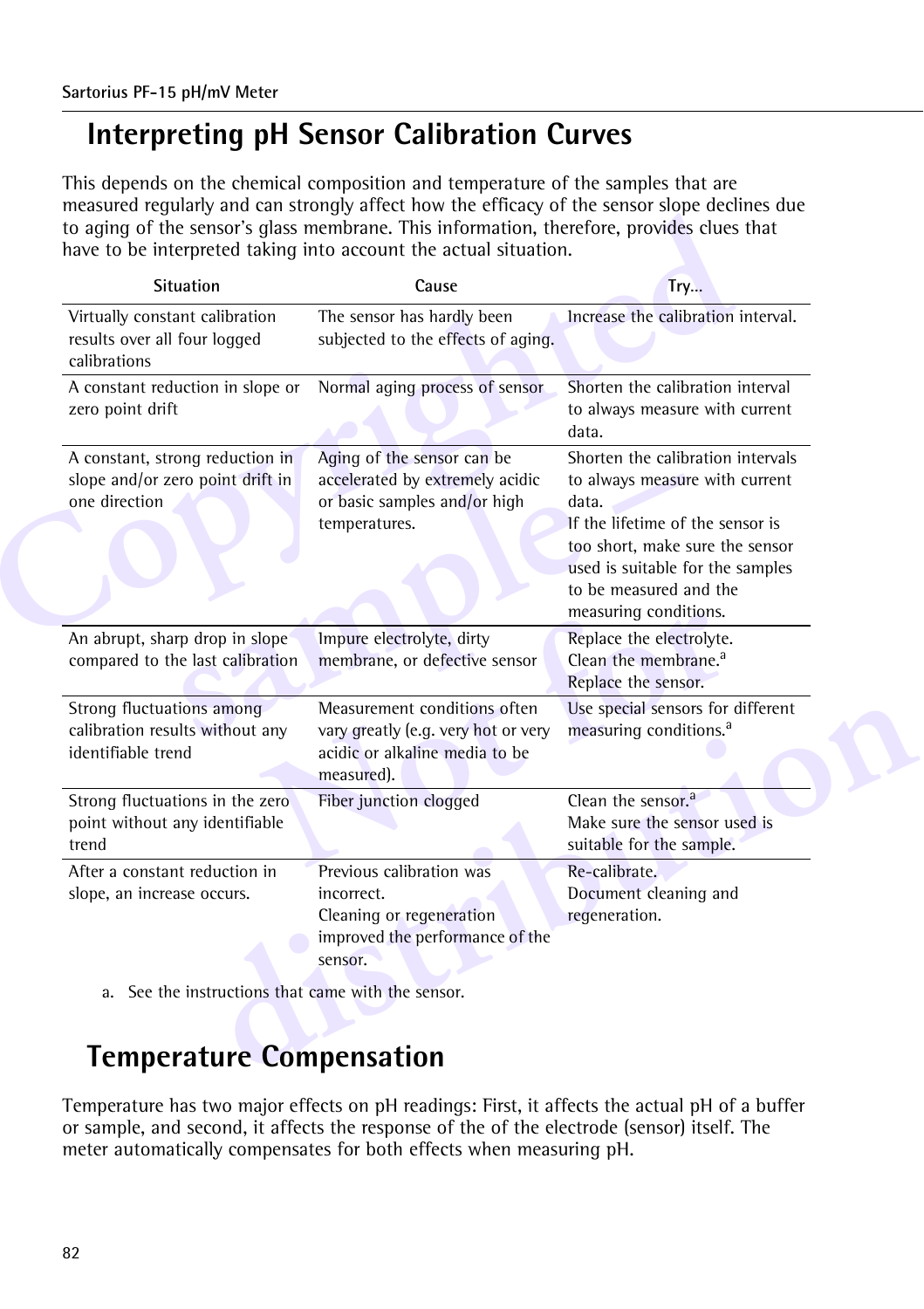### **Chemical pH Change Due To Temperature**

Temperature changes cause chemical changes in the buffer or sample that result in small differences in pH readings. The pH of acidic buffers, for example, increases as their temperature increases; the pH of basic buffers drop as their temperature increases. To compensate, during calibration the meter reads the actual pH value of the buffer at its measured temperature. For instance, the meter will read a pH 10 buffer at 25°C as 10.00; the meter will read the same buffer at 20°C as 10.06.

The relationship between temperature and pH for each buffer or sample at a certain temperature can be described by the following equation:

**sample –**

 $pH = a + bT + cT2 + dT3$ .

Emperature increases; the pH of basic butters drop as their temperature increases, during calibration the meter reads the actual pH value of the but measured temperature. For instance, the meter will read a pH 10 buffer a The coefficients a,b,c, and d have been determined experimentally for different buffer solutions at temperatures ranging from  $0^{\circ}$ C to 100 $^{\circ}$ C. This equation is used to determine the pH values shown in Table 1 on page 84. These coefficients are also stored in the pH meter and used to adjust pH measurements as temperatures changes.

**Not for**

**distribution**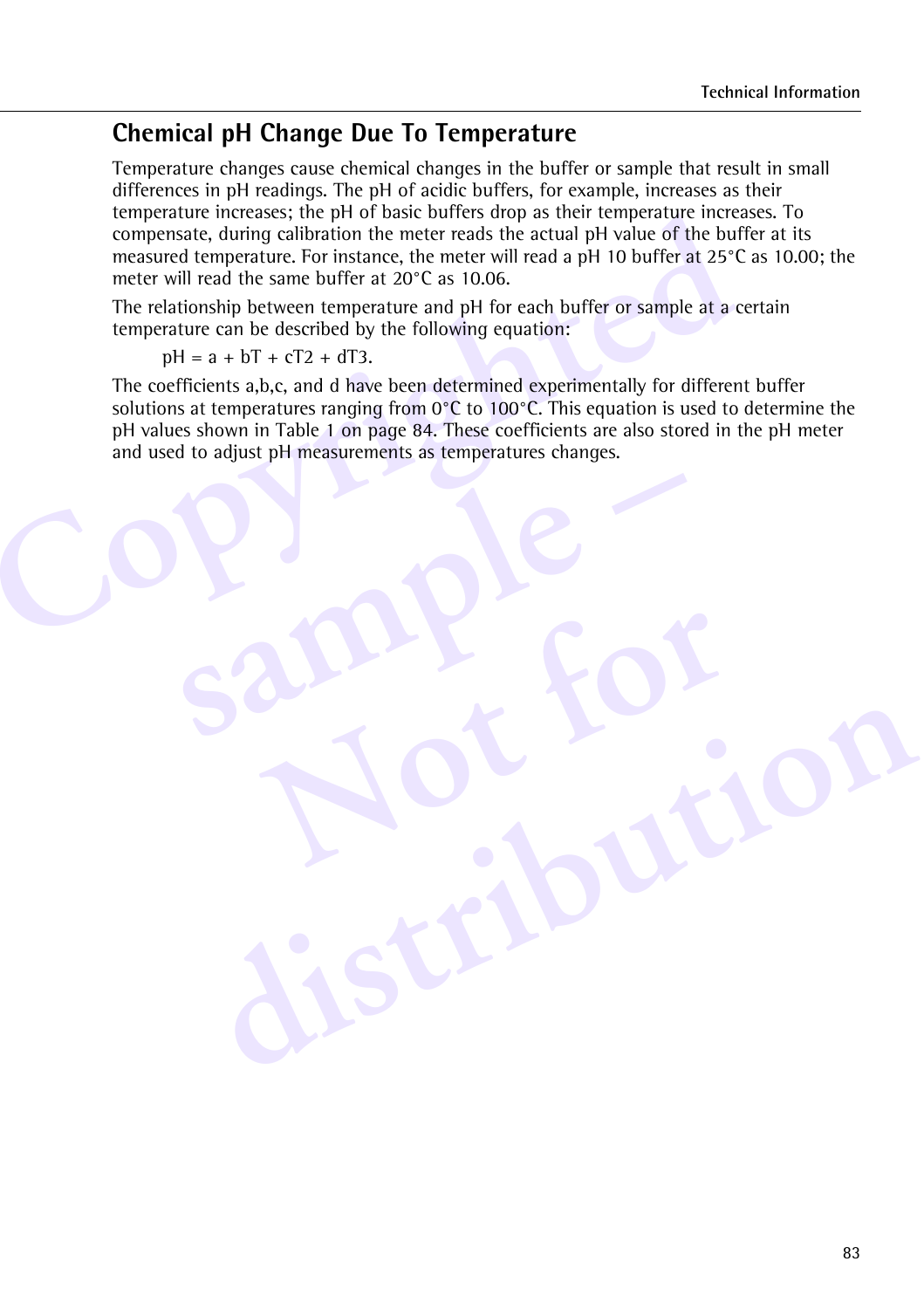The actual effects of the specific buffer's pH value vs. temperature are shown on each buffer solution label. Most technical buffers correspond to the values listed in [Table 1 on page 84](#page-2-0).

| Temperature                                  | 0°C    | 5°C    | $10^{\circ}$ C | $15^{\circ}$ C | $20^{\circ}$ C | $25^{\circ}$ C | $30^{\circ}$ C |
|----------------------------------------------|--------|--------|----------------|----------------|----------------|----------------|----------------|
| $NIST$ (INTL) @ 25°C                         |        |        |                |                |                |                |                |
| 1.68                                         | 1.667  | 1.668  | 1.670          | 1.673          | 1.676          | 1.680          | 1.685          |
| 3.56                                         | 3.550  | 3.557  | 3.561          | 3.562          | 3.560          | 3.557          | 3.553          |
| 4.01                                         | 4.008  | 4.003  | 4.001          | 4.001          | 4.003          | 4.007          | 4.014          |
| 6.86                                         | 6.982  | 6.949  | 6.921          | 6.898          | 6.879          | 6.863          | 6.852          |
| 7.42                                         | 7.534  | 7.501  | 7.473          | 7.450          | 7.430          | 7.415          | 7.403          |
| 9.18                                         | 9.451  | 9.388  | 9.329          | 9.274          | 9.223          | 9.176          | 9.134          |
| 10.01                                        | 10.316 | 10.248 | 10.185         | 10.127         | 10.073         | 10.024         | 9.980          |
| 12.46                                        | 13.417 | 13.211 | 13.013         | 12.823         | 12.641         | 12.467         | 12.300         |
| Sartorius / Reagecon Twin Neck Bottle @ 25°C |        |        |                |                |                |                |                |
| 4                                            | 4.004  | 4.000  | 3.999          | 4.000          | 4.003          | 4.009          | 4.016          |
| $\overline{7}$                               | 7.142  | 7.102  | 7.069          | 7.042          | 7.020          | 7.003          | 6.991          |
| 10                                           | 10.341 | 10.261 | 10.187         | 10.119         | 10.057         | 10.000         | 9.947          |
| Fisher (USA) @ $25^{\circ}$ C                |        |        |                |                |                |                |                |
| $\overline{2}$                               | 1.985  | 1.991  | 1.995          | 1.998          | 2.000          | 2.002          | 2.004          |
| $\overline{4}$                               | 4.004  | 4.000  | 3.999          | 4.000          | 4.003          | 4.009          | 4.016          |
| $\overline{7}$                               | 7.142  | 7.102  | 7.069          | 7.042          | 7.020          | 7.003          | 6.991          |
| 10 <sup>°</sup>                              | 10.341 | 10.261 | 10.187         | 10.119         | 10.057         | 10.000         | 9.947          |
| 12                                           | 12.593 | 12.458 | 12.317         | 12.173         | 12.027         | 11.880         | 11.733         |

<span id="page-2-0"></span>

| Temperature          | $30^{\circ}$ C | $35^{\circ}$ C | $40^{\circ}$ C | $45^{\circ}$ C | $50^{\circ}$ C | $55^{\circ}$ C | $60^{\circ}$ C |
|----------------------|----------------|----------------|----------------|----------------|----------------|----------------|----------------|
| $NIST$ (INTL) @ 25°C |                |                |                |                |                |                |                |
| 1.68                 | 1.690          | 1.697          | 1.703          | 1.711          | 1.719          | 1.728          | 1.690          |
| 3.56                 | 3.550          | 3.548          | 3.547          | 3.549          | 3.554          | 3.564          | 3.550          |
| 4.01                 | 4.023          | 4.034          | 4.047          | 4.063          | 4.080          | 4.100          | 4.023          |
| 6.86                 | 6.843          | 6.838          | 6.835          | 6.835          | 6.836          | 6.840          | 6.843          |
| 7.42                 | 7.395          | 7.389          | 7.386          | 7.385          | 7.386          | 7.389          | 7.395          |
| 9.18                 | 9.095          | 9.060          | 9.030          | 9.003          | 8.980          | 8.962          | 9.095          |
| 10.01                | 9.940          | 9.905          | 9.875          | 9.849          | 9.828          | 9.812          | 9.940          |
| 12.46                | 12.142         | 11.992         | 11.850         | 11.716         | 11.589         | 11.471         | 12.142         |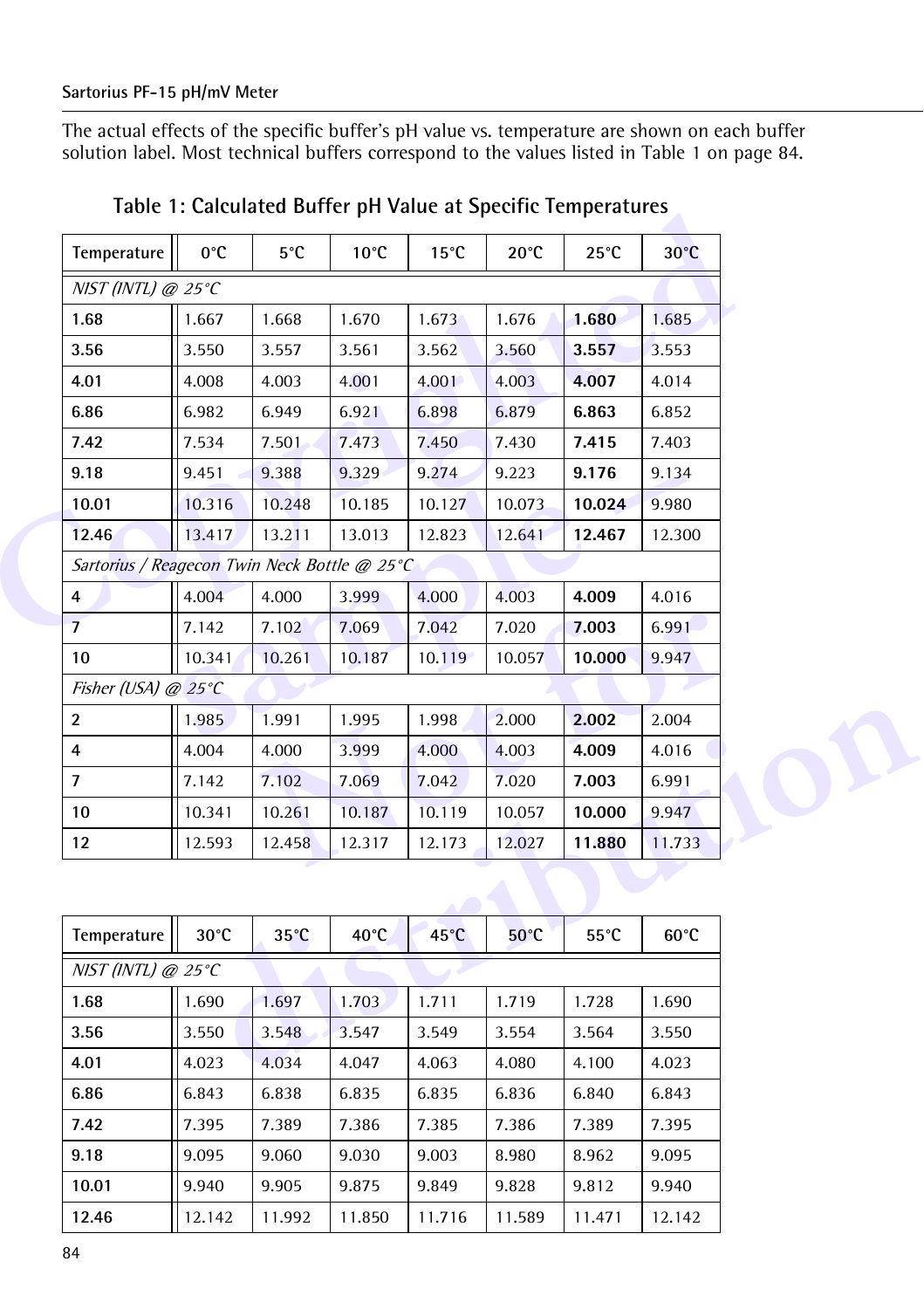| Temperature                                  | $30^{\circ}$ C  | $35^{\circ}$ C | 40°C   | 45°C           | 50°C           | $55^{\circ}$ C | $60^{\circ}$ C |  |  |
|----------------------------------------------|-----------------|----------------|--------|----------------|----------------|----------------|----------------|--|--|
| Sartorius / Reagecon Twin Neck Bottle @ 25°C |                 |                |        |                |                |                |                |  |  |
| 4                                            | 4.025           | 4.036          | 4.048  | 4.061          | 4.076          | 4.092          | 4.025          |  |  |
| 7                                            | 6.983           | 6.979          | 6.978  | 6.980          | 6.985          | 6.992          | 6.983          |  |  |
| 10                                           | 9.898           | 9.853          | 9.811  | 9.772          | 9.736          | 9.702          | 9.898          |  |  |
| Fisher (USA) @ $25^{\circ}$ C                |                 |                |        |                |                |                |                |  |  |
| $\overline{2}$                               | 2.006           | 2.010          | 2.015  | 2.022          | 2.031          | 2.042          | 2.006          |  |  |
| 4                                            | 4.025           | 4.036          | 4.048  | 4.061          | 4.076          | 4.092          | 4.025          |  |  |
| 7                                            | 6.983           | 6.979          | 6.978  | 6.980          | 6.985          | 6.992          | 6.983          |  |  |
| 10                                           | 9.898           | 9.853          | 9.811  | 9.772          | 9.736          | 9.702          | 9.898          |  |  |
| 12 <sup>2</sup>                              | 11.587          | 11.443         | 11.303 | 11.166         | 11.034         | 10.907         | 11.587         |  |  |
|                                              |                 |                |        |                |                |                |                |  |  |
| <b>Temperature</b>                           | $65^{\circ}$ C  | 70°C           | 75°C   | $80^{\circ}$ C | $85^{\circ}$ C | $90^{\circ}$ C | $95^{\circ}$ C |  |  |
| $NIST$ (INTL) @ 25°C                         |                 |                |        |                |                |                |                |  |  |
| 1.68                                         | 1.678           | 1.679          | 1.680  | 1.681          | 1.682          | 1.682          | 1.683          |  |  |
| O EC                                         | 2E <sub>0</sub> | 2.531          | 2.452  | 2.20c          | 2.202          | 2151           | 2001           |  |  |

| Temperature                                  | $65^{\circ}$ C | 70°C   | 75°C   | 3°08   | $85^{\circ}$ C | $90^{\circ}$ C | $95^{\circ}$ C | 100°C  |
|----------------------------------------------|----------------|--------|--------|--------|----------------|----------------|----------------|--------|
| NIST (INTL) @ 25°C                           |                |        |        |        |                |                |                |        |
| 1.68                                         | 1.678          | 1.679  | 1.680  | 1.681  | 1.682          | 1.682          | 1.683          | 1.684  |
| 3.56                                         | 3.562          | 3.521  | 3.463  | 3.386  | 3.283          | 3.151          | 2.984          | 2.775  |
| 4.01                                         | 3.934          | 3.929  | 3.923  | 3.917  | 3.912          | 3.906          | 3.900          | 3.895  |
| 6.86                                         | 6.470          | 6.412  | 6.346  | 6.271  | 6.184          | 6.084          | 5.968          | 5.833  |
| 7.42                                         | 7.022          | 6.963  | 6.897  | 6.821  | 6.734          | 6.633          | 6.516          | 6.379  |
| 9.18                                         | 8.606          | 8.541  | 8.476  | 8.411  | 8.346          | 8.281          | 8.216          | 8.151  |
| 10.01                                        | 9.406          | 9.336  | 9.266  | 9.196  | 9.126          | 9.056          | 8.986          | 8.916  |
| 12.46                                        | 10.687         | 10.477 | 10.267 | 10.057 | 9.847          | 9.637          | 9.427          | 9.217  |
| Sartorius / Reagecon Twin Neck Bottle @ 25°C |                |        |        |        |                |                |                |        |
| $\overline{4}$                               | 4.109          | 4.127  | 4.145  | 4.165  | 4.185          | 4.206          | 4.227          | 4.249  |
| $\overline{7}$                               | 7.001          | 7.012  | 7.024  | 7.037  | 7.052          | 7.067          | 7.083          | 7.099  |
| 10 <sup>1</sup>                              | 9.671          | 9.641  | 9.613  | 9.586  | 9.560          | 9.535          | 9.510          | 9.486  |
| Fisher (USA) @ $25^{\circ}$ C                |                |        |        |        |                |                |                |        |
| $\overline{2}$                               | 2.056          | 2.073  | 2.093  | 2.116  | 2.143          | 2.174          | 2.208          | 2.247  |
| 4                                            | 4.109          | 4.127  | 4.145  | 4.165  | 4.185          | 4.206          | 4.227          | 4.249  |
| $\overline{7}$                               | 7.001          | 7.012  | 7.024  | 7.037  | 7.052          | 7.067          | 7.083          | 7.099  |
| 10                                           | 9.671          | 9.641  | 9.613  | 9.586  | 9.560          | 9.535          | 9.510          | 9.486  |
| 12                                           | 10.787         | 10.673 | 10.567 | 10.469 | 10.380         | 10.300         | 10.230         | 10.170 |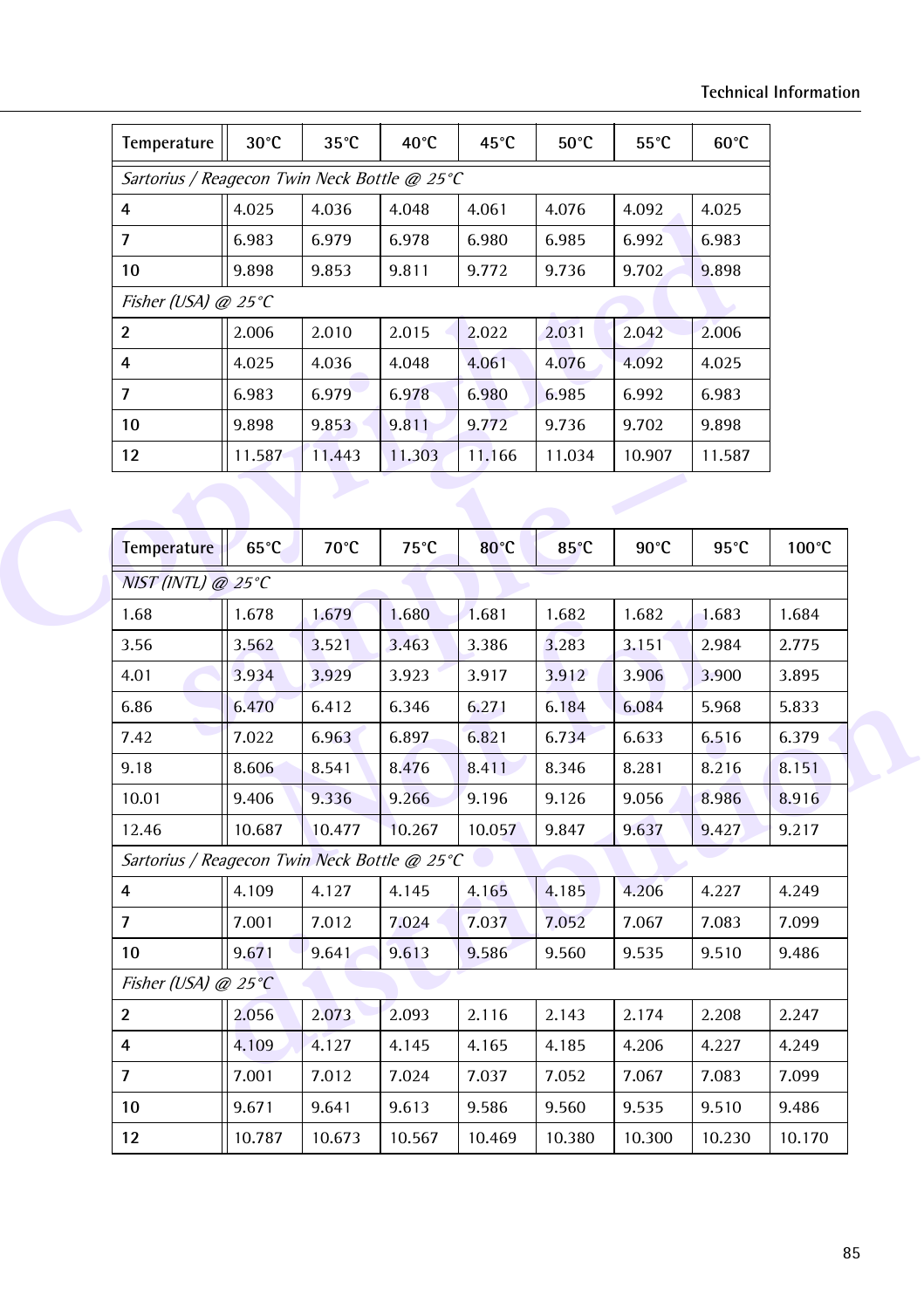#### **Sensor Response Change Due To Temperature**

The response of the elctrode also changes as temperature changes, meaning that the the mV/pH slope changes at different temperatures. To compensate for this change, the meter adjusts the slope based on the temperature reading. At  $25^{\circ}$ C, the mV/pH slope is 59.17; at 20°C, however, the slope is 58.16.

### **The Isopotential Point**

The mV reading where the sensor's mV/pH slope doesn't change as temperature changes is called the isopotential point.



**Fig. 22:** pH sensor isopotential point

For highly accurate pH measurements where the sample temperature can widely vary, you can experimentally determine the isopotential point of the pH sensor and enter it into the meter.

Typical pH sensors have isopotential points near zero mV (which is the default setting for the meter).

#### **Determining the Isopotential Point**

<sup>0</sup><br>
<sup>7</sup><br> **distribution** is potential point<br> **distribution** in the sample temperature can widely vary, you<br>
y determine the isopotential point of the pH sensor and enter it into the<br>
shave isopotential points near zero mV For highly accurate pH measurements where the sample temperature can widely vary, the isopotential point of the pH sensor can be experimentally determined and entered into the meter.

- 1. Prepare a set of buffers or ion standards bracketing the linear range of the sensor.
- 2. Make sure the meter is in mV mode.
- 3. Place the buffers in a temperature bath at known temperature.
- 4. Measure and record mV readings of each pH or concentration.
- 5. Place the buufers in a bath at a second temperature.
- 6. Measure and record mV readings of each pH or concentration.
- 7. Repeat at several temperatures.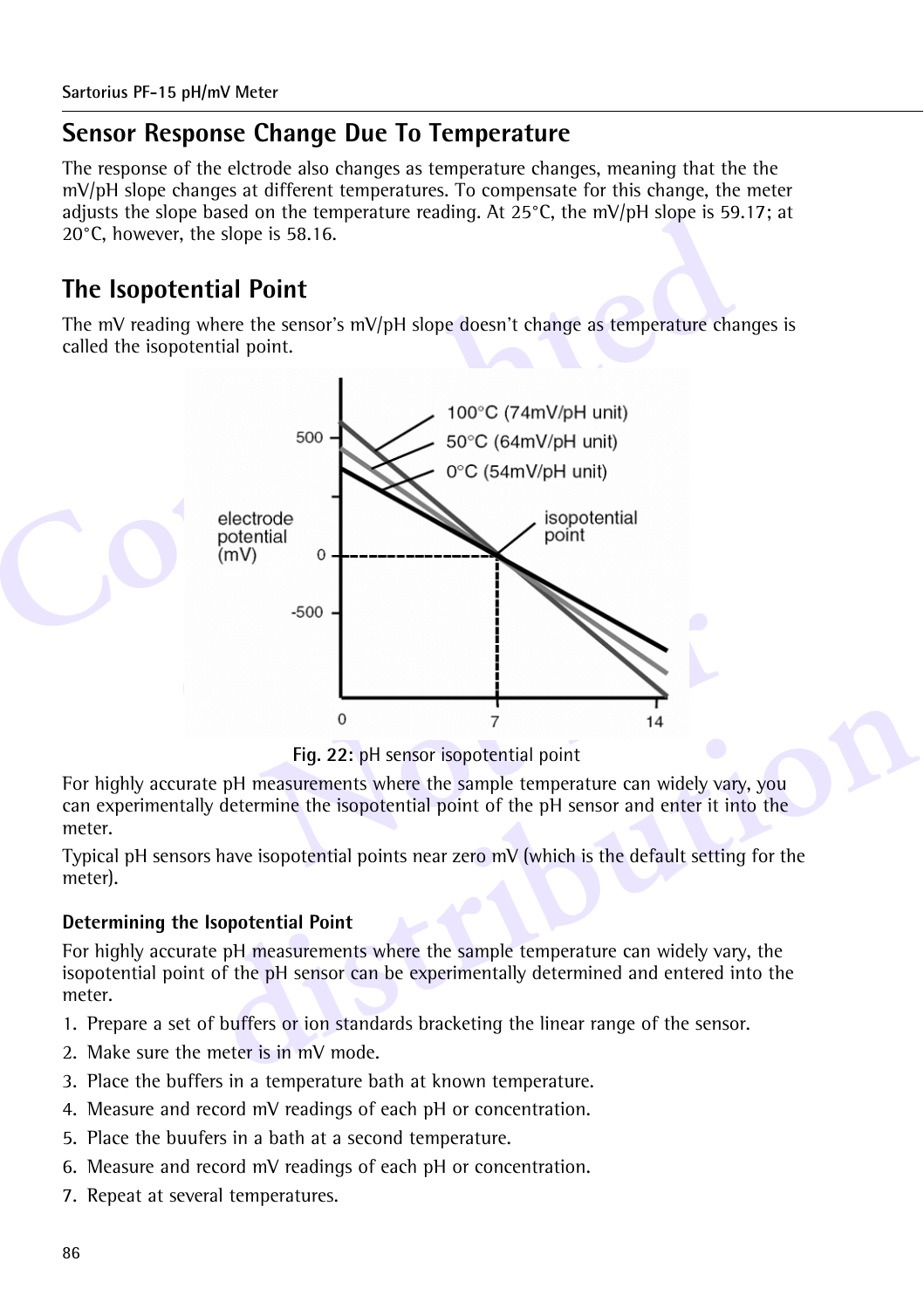- 8. Plot the log of concentration or pH value versus mV reading.
- 9. Connect the points for each temperature. Where the lines intersect is the isopotential point:
- 10.See ["Changing the Isopotential Point"](#page-5-0) next.

#### <span id="page-5-0"></span>**Changing the Isopotential Point**

Follower Changing the Isopotential Point next.<br> **Changing the Isopotential Point**<br>
The isopotential point is the mV value at which the temperature of the measure<br>
has no effect on the measurement. The default is 0 (zero) m The isopotential point is the mV value at which the temperature of the measurement sample has no effect on the measurement. The default is 0 (zero) mV but you can set any value from –40.0 mV to 40.0 mV.

- 1. From the main menu, select Cal. Settings.
- 2. Select Iso. Point.
- 3. Enter the isopotential point you want to use. The default is 0000 mV.

## **RS-232 Serial Interface**

**EXECUTE:**<br> **SAMPLE FEATURE:**<br> **SAMPLE FEATURES**<br> **SAMPLE FEATURES**<br> **SAMPLE FEATURES**<br> **SAMPLE FEATURES**<br> **SAMPLE FEATURES**<br> **SAMPLE FEATURES**<br> **SAMPLE FEATURES**<br> **SAMPLE FEATURES**<br> **SAMPLE FEATURES**<br> **SAMPLE FEATURES**<br> The meter comes equipped with a data interface for connection to a computer or Sartorius printer.

### **Available Features**

- Interface type: serial interface
- Operating mode: unidirectional
- $-$  RS-232
- serial interface<br>
e: unidirectional<br>
attes: 300, 1200, 2400, 4800, 9600, 19200, 38400, or 5760<br>
en, none, mark, space<br>
at: 7-/8-bit ASCII, parity, 1 or 2 stopbits<br>
e: Software (XON/XOFF)<br>
e: Hardware (CTS/DTR-none) – Transmission rates: 300, 1200, 2400, 4800, 9600, 19200, 38400, or 57600 baud
- Parity: odd, even, none, mark, space
- Character format: 7-/8-bit ASCII, parity, 1 or 2 stopbits
- Handshake:
	- 2-wire interface: Software (XON/XOFF)
	- 4-wire interface: Hardware (CTS/DTR-none)
- Data output format: 24 characters

#### **Female Interface Connector**

**Example 18: 300, 1200, 2400, 4800, 9600, 19200, 38400, or 57600 baud<br>ddd, even, none, mark, space<br>r format: 7-/8-bit ASCII, parity, 1 or 2 stopbits<br>ke:<br>therface: Software (CIS/DTR-none)<br>tput format: 24 characters<br><b>Interfa** 9-pin D-subminiature DB9 connector with screw attachment for direct connection to a computer or a Sartorius data printer.



**Fig. 23:** Female 9-pin connector